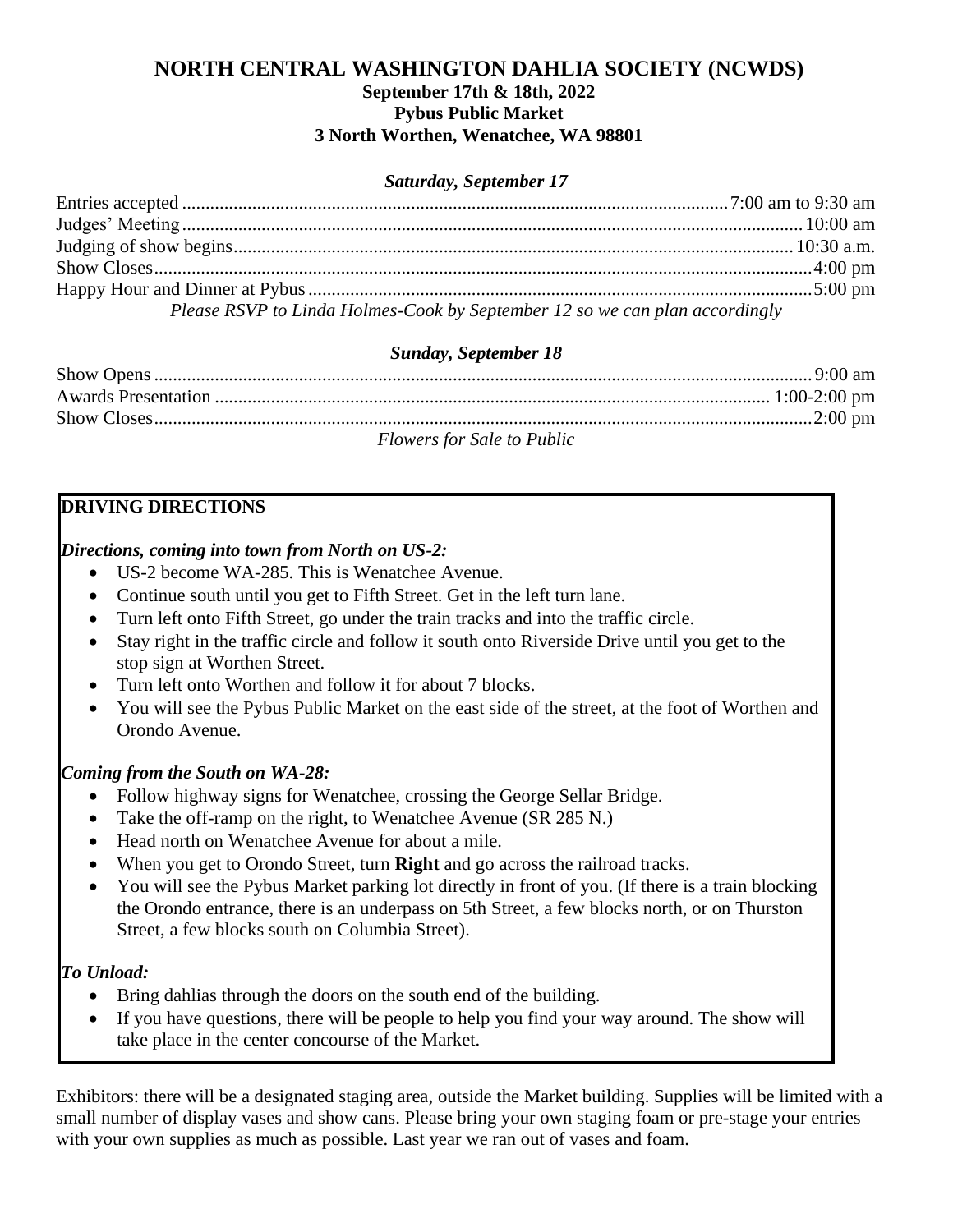### **NORTH CENTRAL WASHINGTON DAHLIA SOCIETY**

## **SPECIAL ENTRIES**

*Novice - Pink Tags; Amateur - Yellow Tags; Open - White Tags*

| FULLY DOUBLE DAHLIA OF THE YEAR - Clearview Edie (Single-bloom entry)       |  |
|-----------------------------------------------------------------------------|--|
|                                                                             |  |
|                                                                             |  |
|                                                                             |  |
| <b>OPEN-CENTERED DAHLIA OF THE YEAR - Kelsey Dwarf (Triple-bloom entry)</b> |  |
|                                                                             |  |
|                                                                             |  |
|                                                                             |  |

# **OPEN TO ALL**

*Use White Tags Only*

| Hollyhill Black Beauty - Single-bloom entry           |  |
|-------------------------------------------------------|--|
| Single-bloom entry                                    |  |
| Single-bloom entry                                    |  |
| Single-bloom entry of any giant or large variety      |  |
| <b>COLLECTIONS</b> (Triple-bloom entries)             |  |
|                                                       |  |
|                                                       |  |
|                                                       |  |
|                                                       |  |
|                                                       |  |
|                                                       |  |
| P, ST, NX, NO, CO, AN, PE, O, OT, S, or MS            |  |
| Mixed dahlias, fill/greens are allowed, in water only |  |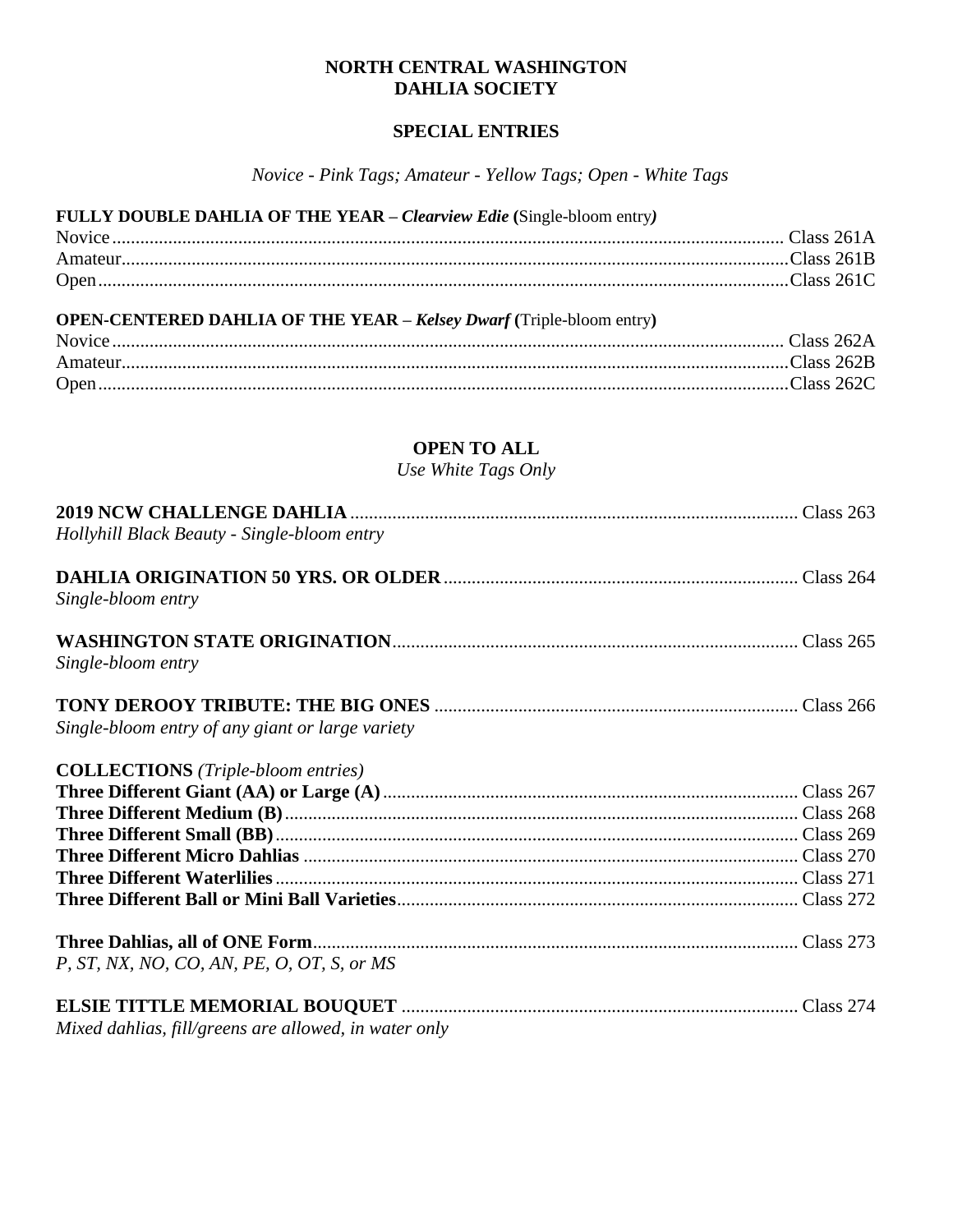## **DAHLIAS GROWN EAST OF THE CASCADES**

*Dahlias must have been grown in the semi-arid desert climate & conditions of Eastern Washington*

| Single-bloom entry |  |
|--------------------|--|
|                    |  |
| Single-bloom entry |  |
|                    |  |
| Single-bloom entry |  |
| Single-bloom entry |  |
|                    |  |
| Single-bloom entry |  |
| Single-bloom entry |  |
| Single-bloom entry |  |
| Single-bloom entry |  |
| Single-bloom entry |  |
| Triple-bloom entry |  |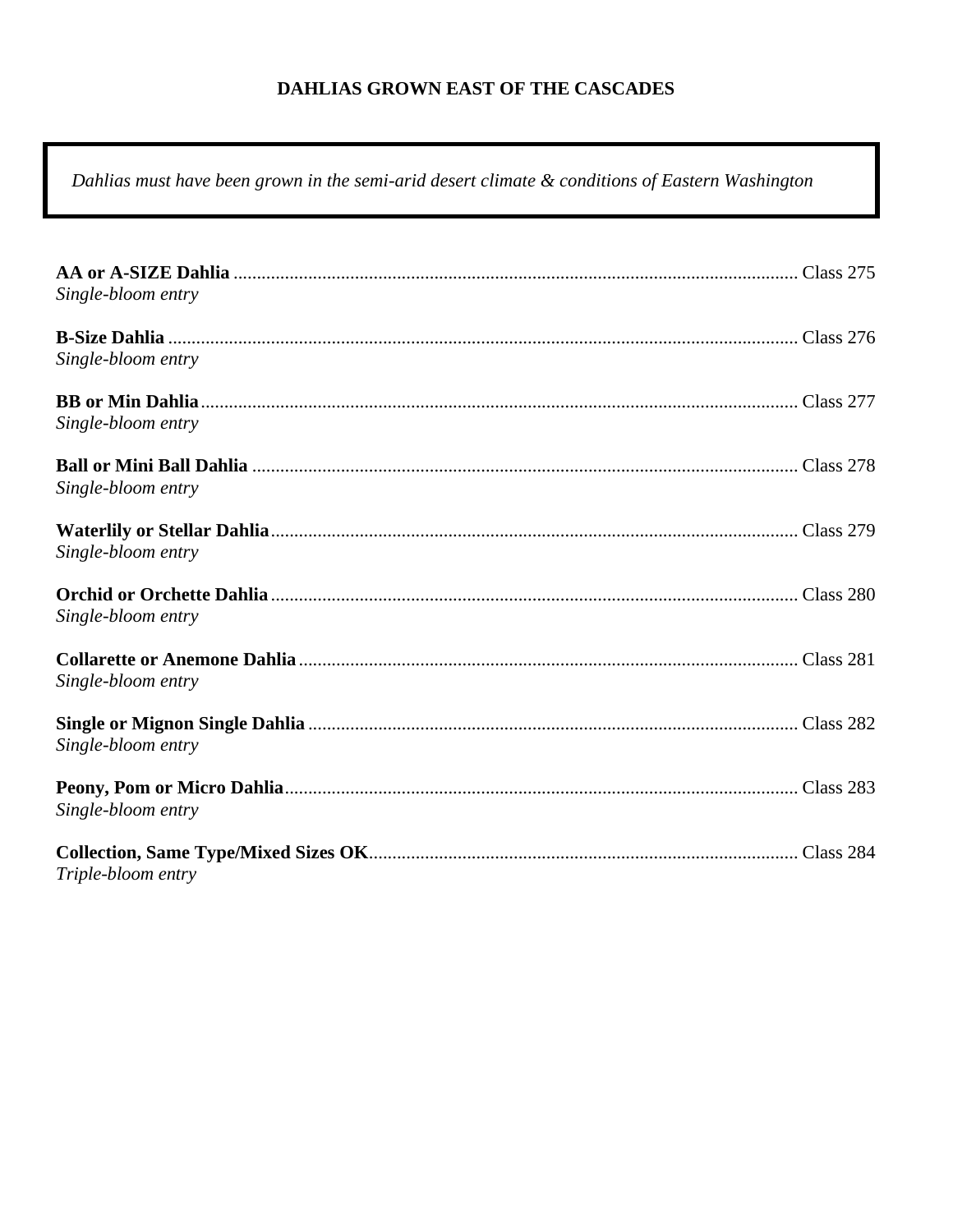## **DAHLIA PHOTOGRAPHY**

## **DAHLIA PHOTOGRAPHY RULES**

**ELIGIBILITY:** Open to non-commercial photographers. Photos need not have been taken during this growing season, but photos that have won prizes in any previous contests are ineligible.

**FORMAT:** A dahlia bloom or blooms must dominate the image area. Only matted color prints may be entered and must be 5" x 7" with 8" x 10" mats.

**ENTRY TAGS:** Use open division (white) tags with the following information filled in: Section, Class, Photo Title (in NAME blank; does not need to be the name of the variety pictured), exhibitor's name and number. Attach entry tags to the back of the mats hanging below the mat so that information is readable from the front when viewing the photo.

**JUDGING:** Entries will be judged on both a cultural (form and color) and image (composition and sharpness) basis.

**AWARDS:** Ribbons will be awarded for first and second place in each class. A prize will be awarded to each class winner and to the Best Photo in Show.

### **OLDE FASHIONED BOUQUET** ..................................................................................................... Class 290

*In water only. No filler or staging materials in container. Done in a container such as an old coffee pot, kitchen canister or various vases. Enhancers may be used, i.e. baby's breath, kale, etc., but dahlias must dominate.*

### **FLOATING DAHLIA** ........................................................................................................................ Class 291

*Single bloom, floating in a bowl that is wider than it is tall, in clear water with no greenery. Can be any form/variety of dahlia.*

# **PEOPLE'S CHOICE**.......................................................................................................................... Class 292

*Only one entry per person and only the FIRST entry of any variety is eligible. Public only is eligible to vote. No exhibitor voting, please.*

**VASE OF DAHLIAS**.......................................................................................................................... Class 293

*Brighten up our Market by creating a colorful vase of at least 7 dahlias and other vegetation from your garden! Two winners of a \$25 each prize will be selected through a random drawing, with exhibitors receiving one entry ticket for each vase entered.* 

The vases full of flowers will be offered for sale to the public, VASES INCLUDED, at the end of the show. If you do not want your vase to be sold*, please transfer your dahlias* to one of the vases that we will have on hand at the information table before entering this class.

**NOTE TO EXHIBITORS***: We WELCOME any donations of dahlias or vases of dahlias that we can offer at our flower sale. We will be selling donated dahlias to the public in an area away from the show dahlias throughout the duration of the show. Show dahlias, including donated bouquets, will be sold to the public after the show closes on Sunday afternoon.*